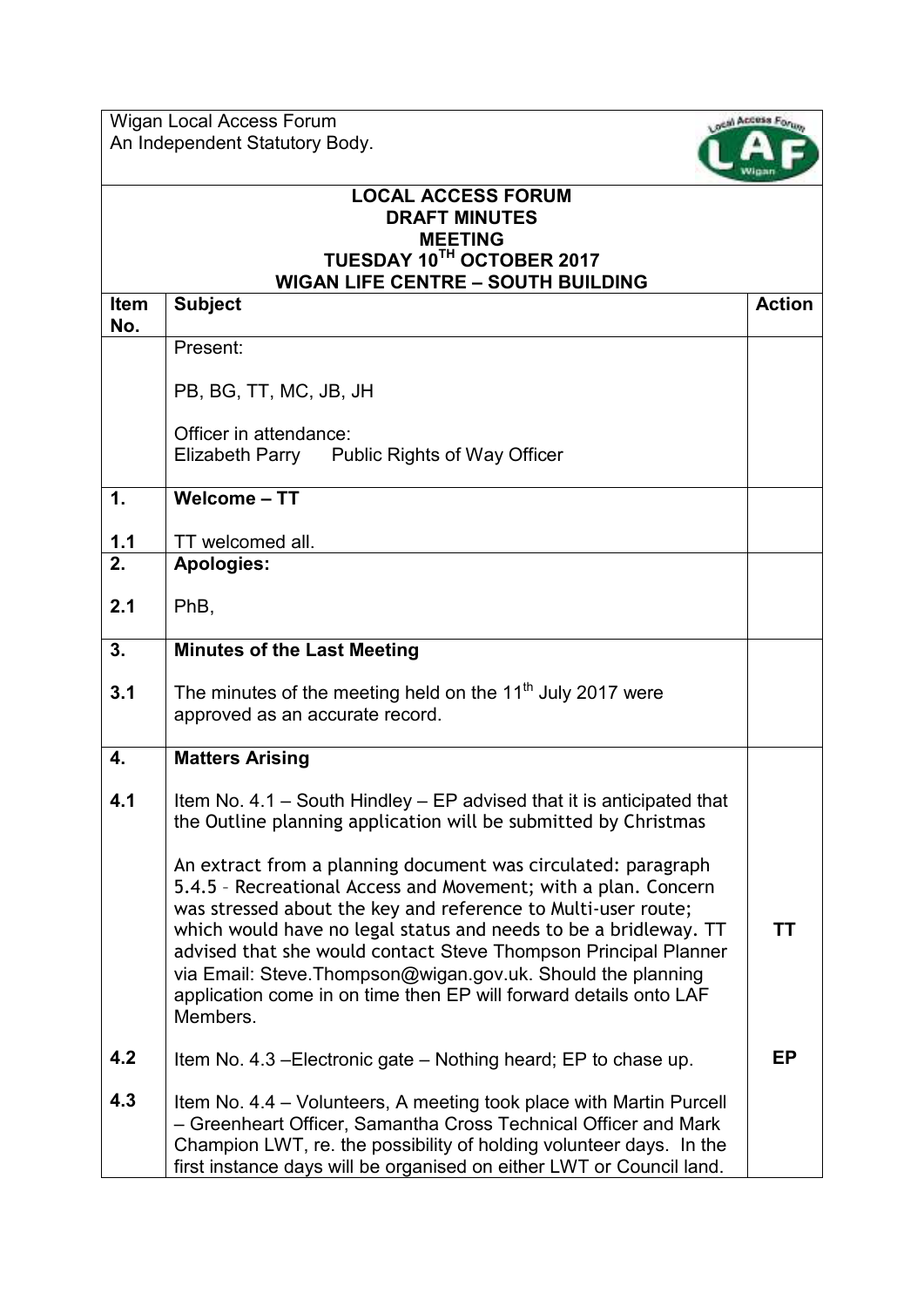|     | A scheme is being looked at within LWT's Cutacre site; albeit this<br>may be run initially as a Council staff scheme. There are various<br>options being considered which may link with existing schemes.                                                                                                                                    |    |
|-----|----------------------------------------------------------------------------------------------------------------------------------------------------------------------------------------------------------------------------------------------------------------------------------------------------------------------------------------------|----|
|     |                                                                                                                                                                                                                                                                                                                                              |    |
|     | There is scope within the Deal scheme for getting involved in such<br>activities and it is hoped that schemes will be organised that will<br>benefit PROW. The staff day may be opened up to other groups and<br>I will certainly keep you posted. Samantha Cross is involved in this<br>area and will be liaising with folks in the future. |    |
|     | MC advised that there is some funding through the Carbon Trail<br>Project for training group leaders, volunteer organisers. Works must<br>be carried out on Council or LWT land. PB advised that P&NFS has<br>funding available for tools.                                                                                                   |    |
| 4.4 | Item No. 4.6 Rectory Lane. - EP has been chasing up Persimmon<br>Homes.                                                                                                                                                                                                                                                                      |    |
| 4.5 | Item No. 4.7 Lilford Park / Clough House Farm / Bedford Colliery<br>Motorbike issues. TT advised that trees had come down and were<br>being used as part of an organised event which was advertised on<br>Facebook – TT to send a link to the site and forward info.                                                                         | ΤT |
|     | On receipt of info EP to liaise with Property Services as need to sort<br>out barriers.                                                                                                                                                                                                                                                      |    |
| 4.6 | Item No. 5 LAF Multi User Strategy - no further comments received<br>so EP to advise Graphics to finalize the document.                                                                                                                                                                                                                      | EP |
| 4.7 | Item No. 6 Bickershaw – TT & MC reported that there had been a<br>fun day held in August which was well attended. A number of horse<br>riders participated.                                                                                                                                                                                  |    |
| 4.8 | Item No. 8.6 Ragwort – JB asked if anything heard on this. EP<br>confirmed that a question had been raised but will chase this up.                                                                                                                                                                                                           | EP |
| 5.  | <b>Local Cycling &amp; Walking Infrastructure</b>                                                                                                                                                                                                                                                                                            |    |
| 5.1 | EP explained that a new initiative from Department of Transport had<br>been launched which has potential financial incentives. Transport for<br>Greater Manchester is encouraging all GM authorities to prepare<br>individual plans for submission.                                                                                          |    |
|     | An Officer Group is being set up to look at this and various work<br>groups and consultations will take place; however the timescale is<br>unknown.                                                                                                                                                                                          |    |
|     | EP will circulate the DTR document with the minutes.                                                                                                                                                                                                                                                                                         |    |
|     |                                                                                                                                                                                                                                                                                                                                              |    |